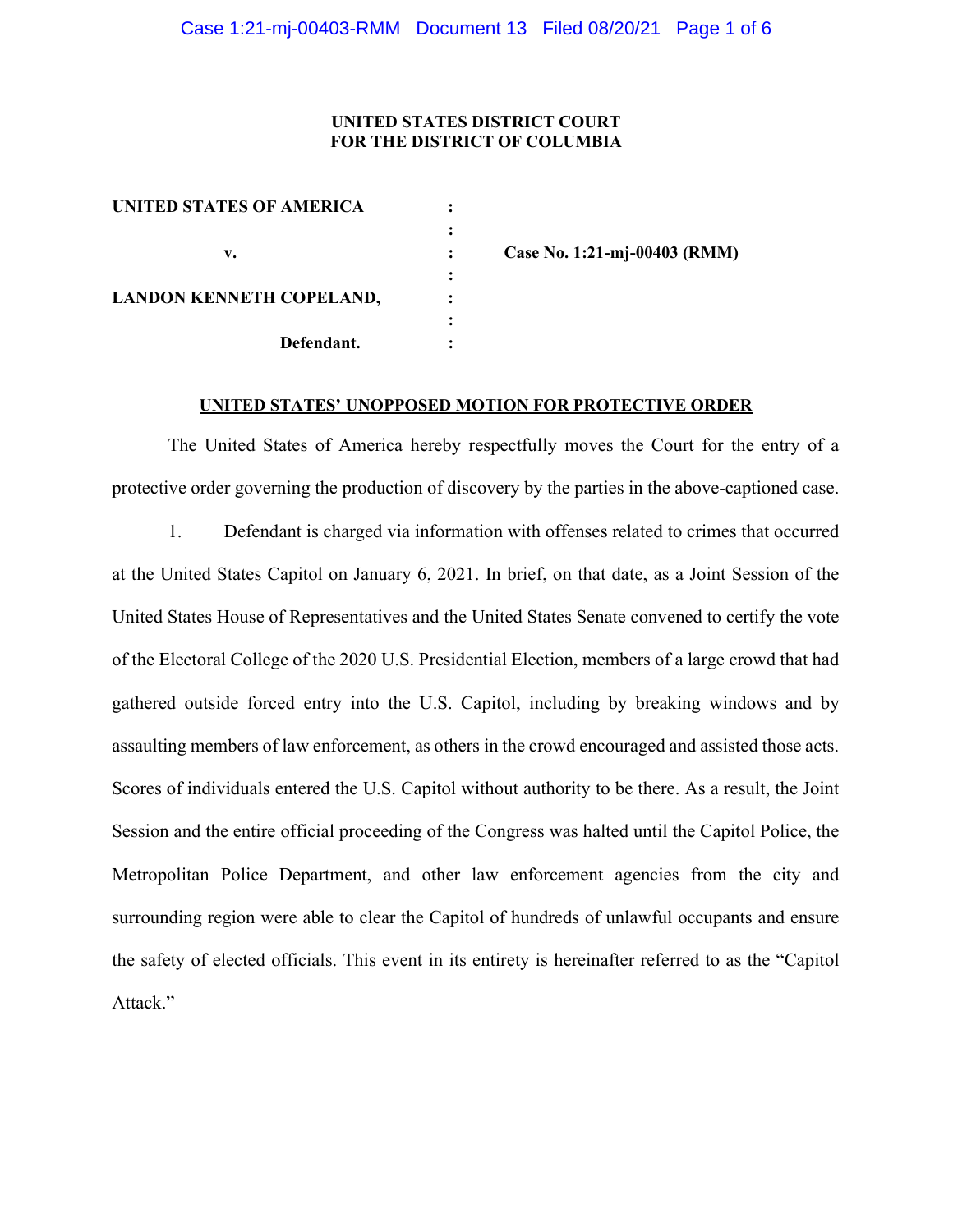### Case 1:21-mj-00403-RMM Document 13 Filed 08/20/21 Page 2 of 6

2. The investigation and prosecution of the Capitol Attack will likely be one of the largest in American history, both in terms of the number of defendants prosecuted and the nature and volume of the evidence. Over 500 individuals have been charged in connection with the Capitol Attack, and the investigation continues. While most of the cases have been brought against individual defendants, the government is also investigating conspiratorial activity that occurred prior to and on January 6, 2021. The spectrum of crimes charged and under investigation in connection with the Capitol Attack includes (but is not limited to) trespass, engaging in disruptive or violent conduct in the Capitol or on Capitol grounds, destruction of government property, theft of government property, assaults on federal and local police officers, firearms offenses, civil disorder, obstruction of an official proceeding, possession and use of destructive devices, and conspiracy.

3. Multiple individuals charged or under investigation are: (a) charged or expected to be charged with crimes of violence; (b) associated with anti-government militia organizations and other groups (e.g., Proud Boys, Oathkeepers, Three Percenters, Cowboys for Trump) that deny the legitimacy of the United States government; (c) coordinated and/or participated in the violent events which took place at the Capitol; and (d) have made statements indicating an intention to continue in similar violent endeavors until the current administration is overthrown. Dozens of the individuals charged have been detained pending trial because a judicial officer determined that the release of such person will not reasonably assure the appearance of the person, as required; will endanger the safety of any other person or the community; and/or will pose a risk of obstruction of justice.

4. In connection with the above-described cases and on-going investigations, law enforcement and the government have obtained and continue to obtain voluminous amounts of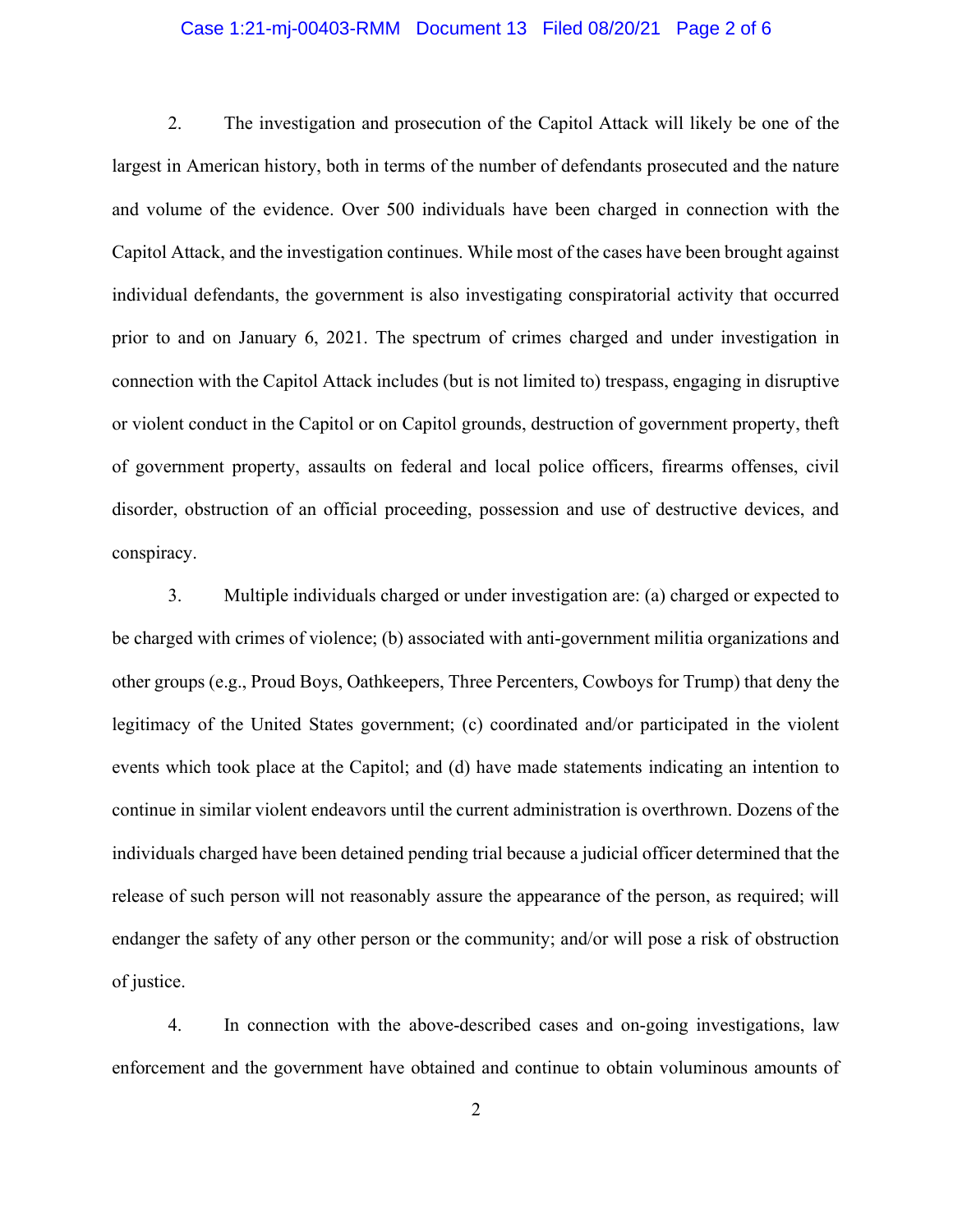### Case 1:21-mj-00403-RMM Document 13 Filed 08/20/21 Page 3 of 6

information and evidence relating to both charged and uncharged individuals which may be discoverable pursuant to Federal Rules of Criminal Procedure 16 and 26.2, Local Criminal Rule 5.1(a), the provisions of Brady v. Maryland, 373 U.S. 83, 87 (1963), Giglio v. United States, 405 U.S. 150, 153-54 (1972), and the Jencks Act, 18 U.S.C. § 3500. By way of illustration, such information and evidence includes but is not limited to: (a) more than 15,000 hours of surveillance and body-worn camera footage from multiple law enforcement agencies; (b) approximately 1,600 electronic devices; (c) the results of hundreds of searches of electronic communication providers; (d) over 210,000 tips; and (e) over 80,000 reports and 93,000 attachments related to law enforcement interviews of suspects and witnesses and other investigative steps.

5. Many of the above-described materials may contain sensitive information, such as (a) personal identity information as identified in Rule 49.1 of the Federal Rules of Criminal Procedure, as well as telephone numbers, email addresses, driver's license numbers, and similar unique identifying information; (b) information regarding the government's confidential sources; (c) information that may jeopardize witness security; (d) contact information for, photographs of, and private conversations with individuals that do not appear to be related to the criminal conduct in this case; (e) medical or mental health information, (f) sources and methods law-enforcement officials have used, and will continue to use, to investigate other criminal conduct related to the publicly filed charges; and (g) tax returns or tax information. Additional sensitive materials include surveillance camera footage from the U.S. Capitol Police's extensive system of cameras on U.S. Capitol grounds, and repair estimates obtained from the Architect of the Capitol that constitute procurement information.

6. Under the Federal Rules of Criminal Procedure, a court "may, for good cause, deny, restrict, or defer discovery or inspection, or grant other appropriate relief" relating to discovery by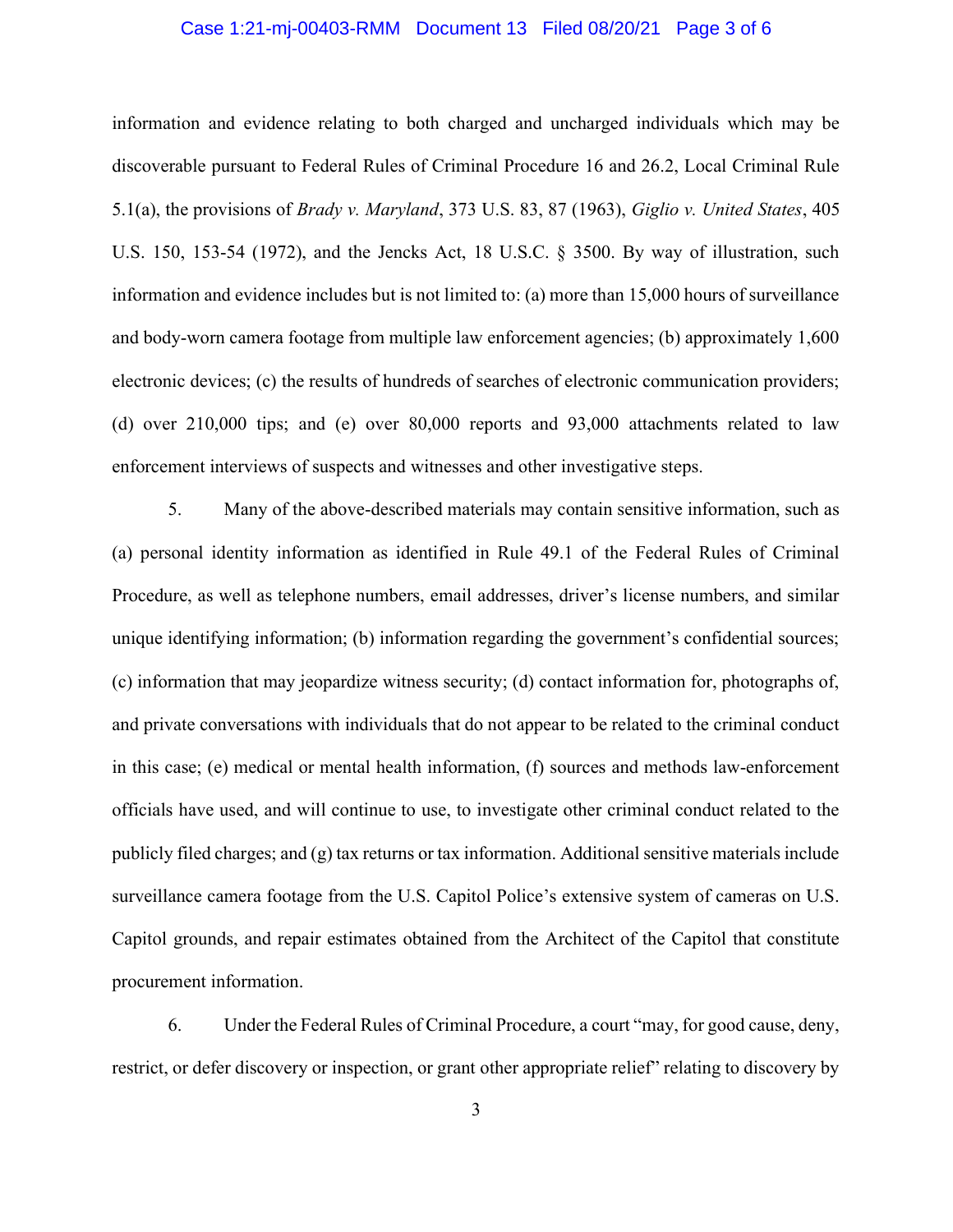#### Case 1:21-mj-00403-RMM Document 13 Filed 08/20/21 Page 4 of 6

entering a protective order. Fed. R. Crim. P. 16(d)(1). "The burden of showing 'good cause' is on the party seeking the order[.]" United States v. Cordova, 806 F.3d 1085, 1090 (D.C. Cir. 2015) (citations and alterations omitted). Once a showing of good cause has been made, the court has relatively unconstrained discretion to fashion an appropriate protective order. See United States v. O'Keefe, No. 06-CR-0249, 2007 WL 1239204, at \*2 (D.D.C. Apr. 27, 2007) (describing the court's discretion as "vast"); *Cordova*, 806 F.3d at 1090 ("[A] 'trial court can and should, where appropriate, place a defendant and his counsel under enforceable orders against unwarranted disclosure of the materials which they may be entitled to inspect." (quoting *Alderman v. United* States, 394 U.S. 165, 185 (1969)).

7. "Protective orders vary in range and type 'from true blanket orders (everything is tentatively protected until otherwise ordered) to very narrow ones limiting access only to specific information after a specific finding of need.'" United States v. Bulger, 283 F.R.D. 46, 52 (D. Mass. 2012). "Courts use protective orders . . . to expedite the flow of discovery in cases involving a large amount of sensitive information." United States v. Johnson, 314 F. Supp. 3d 248, 252 (D.D.C. 2018) (internal quotations and citations omitted).

8. Courts also use protective orders when necessary to protect the integrity of ongoing investigations. "[W]here public disclosure of certain materials might officially reveal the sources and methods law-enforcement officials have used, and will continue to use, to investigate other criminal conduct related to the publicly filed charges, courts have found it appropriate to enter a protective order." United States v. Smith, 985 F. Supp. 2d 506, 531 (S.D.N.Y. 2013), citing United States v. Bin Laden, No. 98–CR–1023, 2001 WL 66393, at \*2 (S.D.N.Y. Jan. 25, 2001) (noting that the court adopted a protective order because dissemination of discovery materials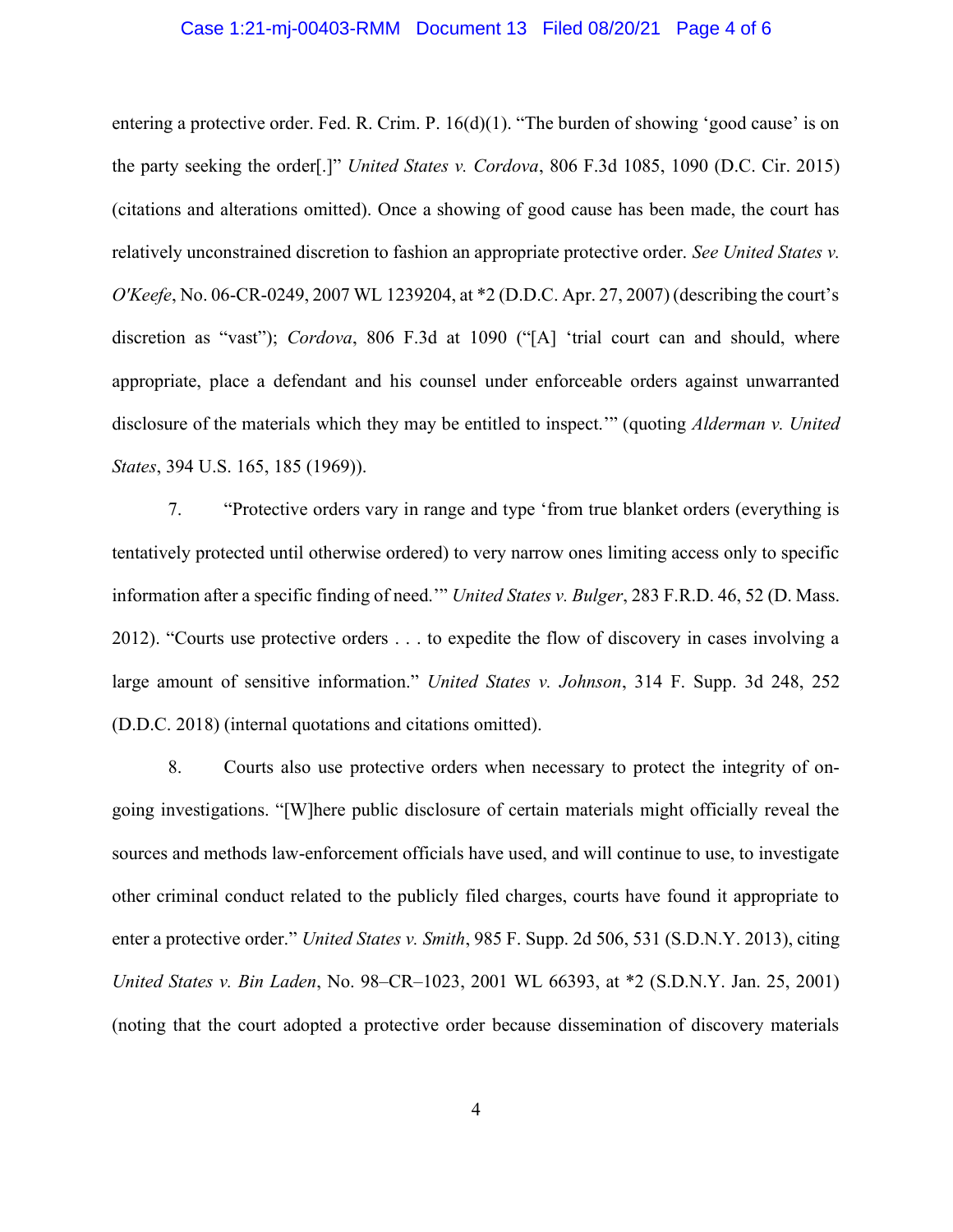### Case 1:21-mj-00403-RMM Document 13 Filed 08/20/21 Page 5 of 6

would "jeopardize the ongoing Government investigation into the activities of alleged associates of the Defendants").

9. In determining whether to issue a protective order, courts also take into account "the safety of witnesses and others, a particular danger of perjury or witness intimidation, and the protection of information vital to national security." Cordova, 806 F.3d at 1090 (citations and alterations omitted). "Considering the type of crime charged helps assess the possible threats to the safety and privacy of the victim. Defendants accused of securities fraud or shoplifting, for instance, may not pose as great a danger to victims as those charged with crimes of violence." United States v. Dixon, 355 F. Supp. 3d 1, 4 (D.D.C. 2019). "A long record of convictions for violent crimes may suggest a substantial danger to the safety of others. Similarly, a history of failures to follow court orders may justify a more restrictive protective order." Id.

10. In this case, there is good cause to enter the attached proposed protective order. The entry of the order will facilitate the government's ability to provide voluminous discoverable materials expeditiously, while adequately protecting the United States' legitimate interests. The Order is reasonable – In the event of a dispute, the Order authorizes the government to remove or reduce a sensitivity designation after a discussion with defense counsel. Further, whenever the redaction of specified information will resolve the basis for which a sensitivity designation was applied, the Order provides that the United States will agree to redaction, and such redaction will render the materials at issue no longer subject to the Order. In addition, the Order explicitly exempts materials that (1) are, or later become, part of the public court record, (2) were derived directly from Defendant or that pertain solely to Defendant – e.g., Defendant's own financial records, telephone records, digital device downloads, social media records, electronic communications, arrest records, and statements to law enforcement, or (3) that the defense obtains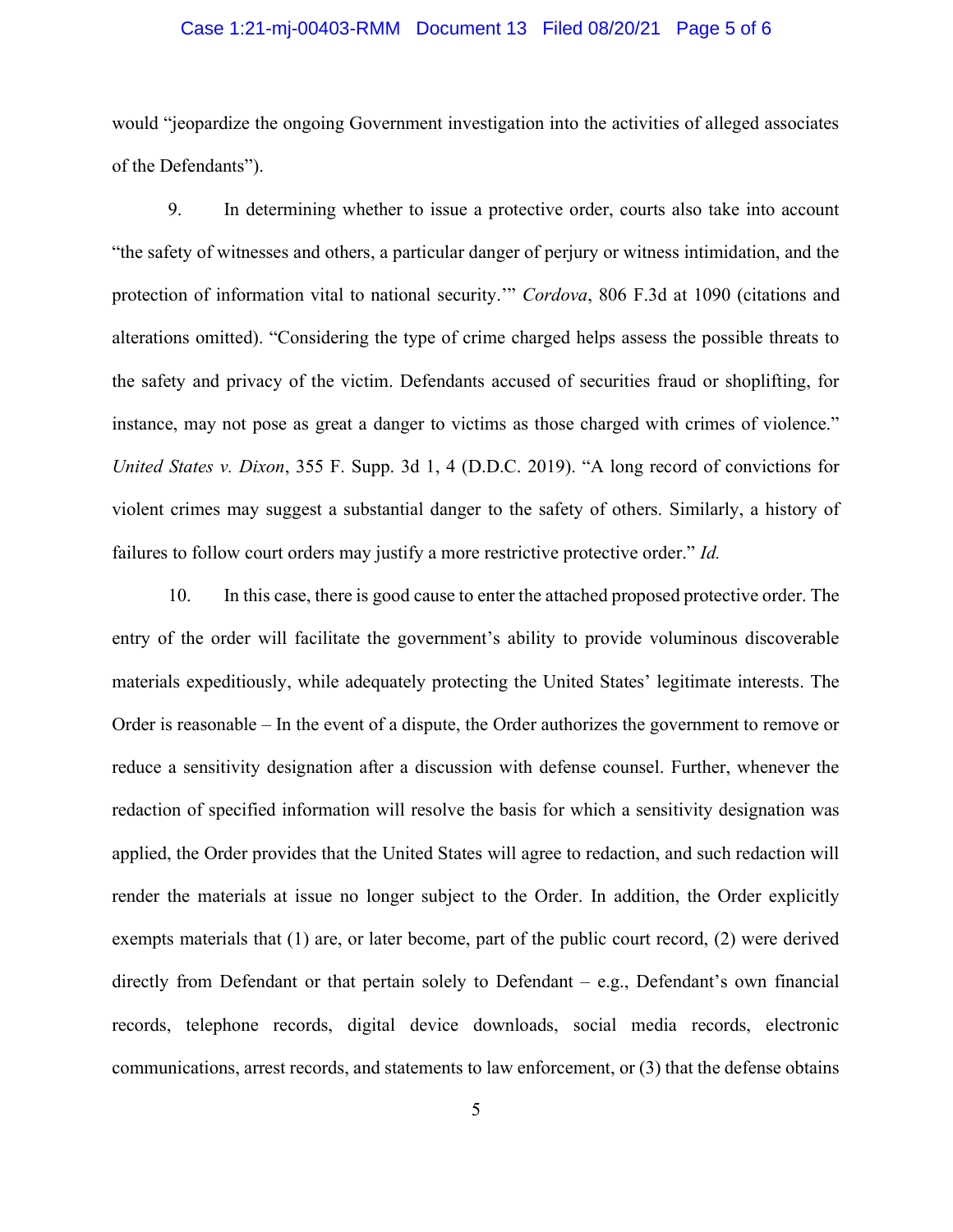### Case 1:21-mj-00403-RMM Document 13 Filed 08/20/21 Page 6 of 6

by means other than discovery. Finally, the Order is clear that the burden for showing the need for any sensitivity designation always remains with the United States.

11. Defense counsel does not oppose this motion.

WHEREFORE, to expedite the government's provision of discoverable materials, and to adequately protect the United States' legitimate interests, the government requests that pursuant to the Court's authority under Fed. R. Crim. P. 16(d)(1), the Court enter the attached proposed order.

Respectfully submitted,

CHANNING D. PHILLIPS Acting United States Attorney DC Bar No. 415793

By: /s/ Michael J. Romano MICHAEL J. ROMANO Trial Attorney, Detailee IL Bar No. 6293658 555 4th Street, N.W. Washington, D.C. 20530 202-307-6691 michael.romano@usdoj.gov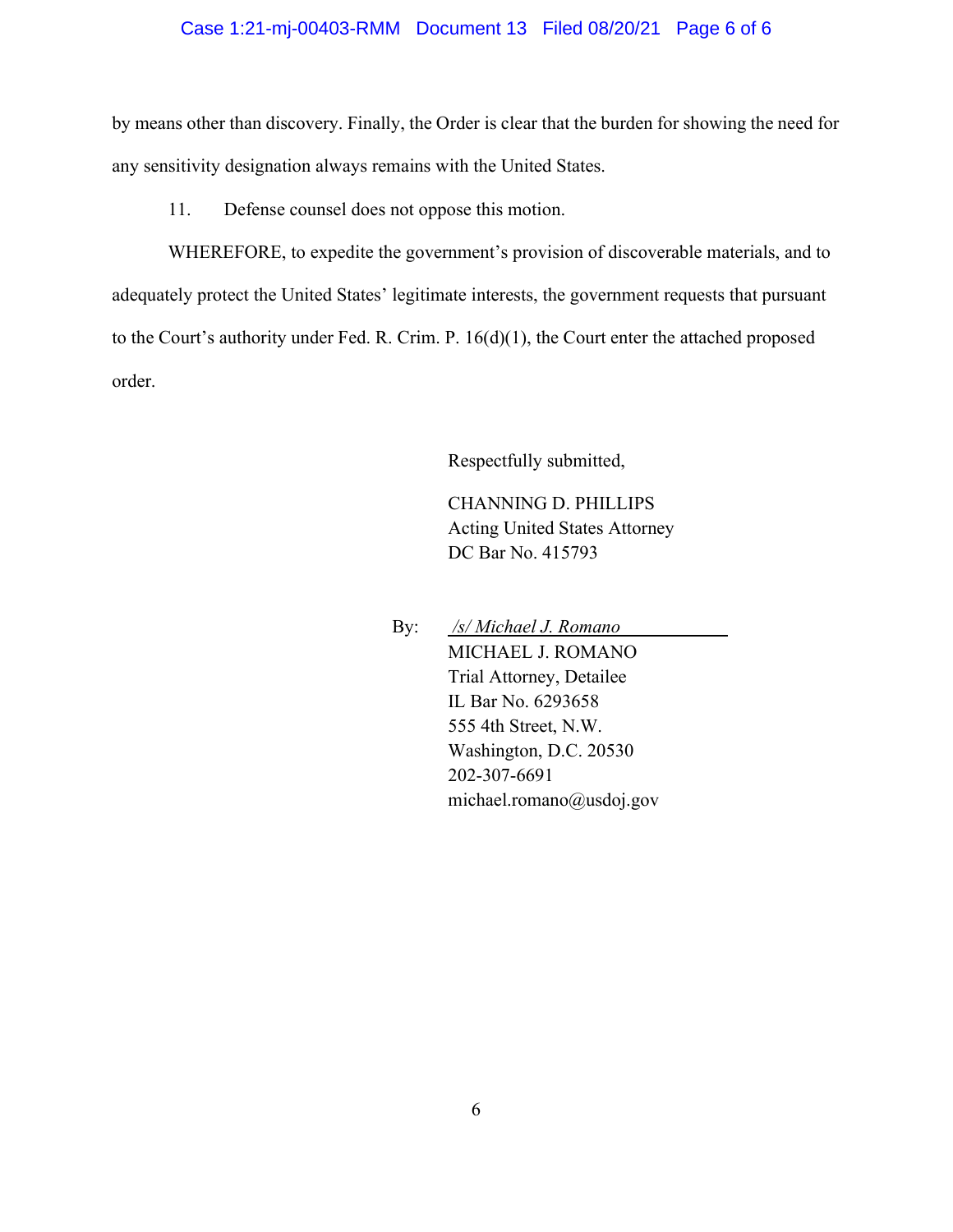## UNITED STATES DISTRICT COURT FOR THE DISTRICT OF COLUMBIA

| UNITED STATES OF AMERICA        |  |
|---------------------------------|--|
|                                 |  |
| v.                              |  |
|                                 |  |
| <b>LANDON KENNETH COPELAND,</b> |  |
|                                 |  |
| Defendant.                      |  |
|                                 |  |

Case No. 1:21-mj-00403 (RMM)

# PROTECTIVE ORDER GOVERNING DISCOVERY

To expedite the flow of discovery material between the parties and adequately protect the United States' legitimate interests, it is, pursuant to the Court's authority under Fed. R. Crim. P. 16(d)(1) and with the consent of the parties, ORDERED:

1. Materials Subject to this Order. This Order governs materials provided by the

United States at any stage of discovery during this case and which the United States has identified

as either "Sensitive" or "Highly Sensitive." Examples of materials that the United States may designate as "Sensitive" or "Highly Sensitive" pursuant to this Order include but are not limited to:

- a. Personal identity information as identified in Rule 49.1 of the Federal Rules of Criminal Procedure, as well as telephone numbers, email addresses, driver's license numbers, and similar unique identifying information;
- b. Information regarding the government's confidential sources;
- c. Information that may jeopardize witness security;
- d. Contact information for, photographs of, and private conversations with individuals that do not appear to be related to the criminal conduct in this case;
- e. Medical or mental health records;
- f. Sources and methods law-enforcement officials have used, and will continue to use, to investigate other criminal conduct related to the publicly filed charges;
- g. Surveillance camera footage from the U.S. Capitol Police's extensive system of cameras on U.S. Capitol grounds; $<sup>1</sup>$ </sup>

<sup>&</sup>lt;sup>1</sup> To be clear, this does not include footage from body worn cameras from other police departments that responded on January 6, 2021, the vast amount of which the United States will not designate as Sensitive or Highly Sensitive. (Body worn camera footage will be marked Sensitive or Highly Sensitive only if it contains material described in paragraph one above or for a similar reason not anticipated by this Order.)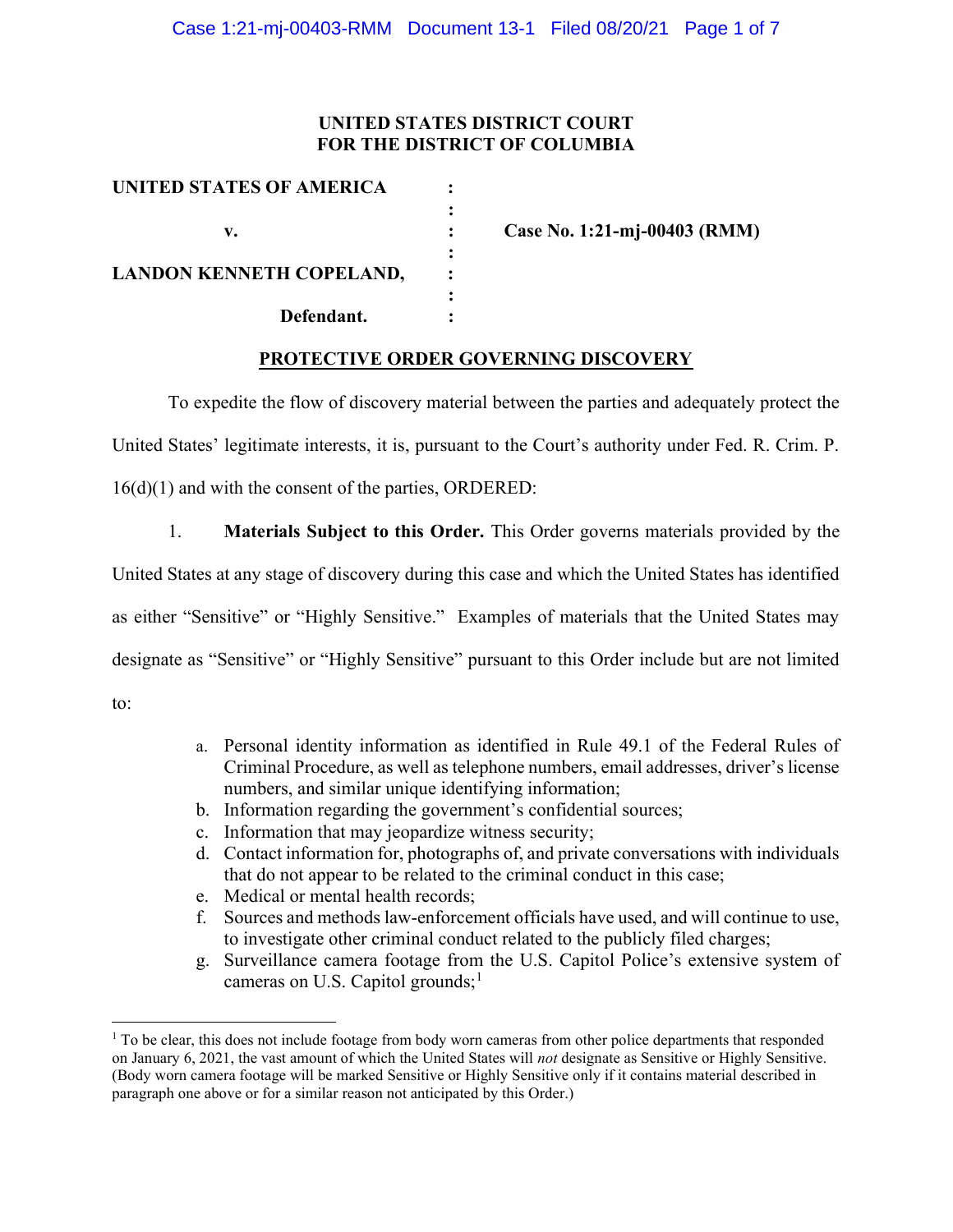- h. Repair estimates from the Architect of the Capitol;
- i. Materials designated as "security information" pursuant 2 U.S.C. §1979; and
- j. Tax returns or tax information.

This Order will not be used to designate materials as Sensitive or Highly Sensitive unless such designation is necessary for one of the reasons stated in this paragraph or for a similar reason not anticipated by this Order. The government agrees to make every effort to provide discovery in a manner that will allow for most discovery to be produced without such designations.

2. Legal Defense Team. The "legal defense team" includes defense counsel (defined as counsel of record in this case, including any post-conviction or appellate counsel) and any attorneys, investigators, paralegals, support staff, and expert witnesses who are advising or assisting defense counsel in connection with this case.

## 3. Rules for the Handling of Sensitive and Highly Sensitive Materials.

- a. Limitations on Use. Defendant and the legal defense team may use Sensitive and Highly Sensitive discovery materials solely in connection with the defense of this case and any other case connected to the events at the United States Capitol on January 6, 2021, including any post-conviction or appellate litigation, and for no other purpose, and in connection with no other proceeding, without further order of this Court.
- b. Limitations on Dissemination. No Sensitive or Highly Sensitive materials, or the information contained therein, may be disclosed to any persons other than Defendant, the legal defense team, or the person to whom the Sensitive or Highly Sensitive information solely and directly pertains or his/her counsel, without agreement of the United States or prior authorization from the Court.
- c. Limitations on Reproduction. Defendant, the legal defense team, and authorized persons shall not copy or reproduce the Sensitive or Highly Sensitive materials except in order to provide copies of the materials for use in connection with this case by Defendant, the legal defense team, the person to whom the Sensitive or Highly Sensitive information solely and directly pertains or his/her counsel, and other persons to whom the Court may authorize disclosure (collectively, "authorized persons").

If defense counsel provides Defendant access to Sensitive or Highly Sensitive materials, defense counsel must advise Defendant that Defendant may not record any personal identity information as identified in Rule 49.1 of the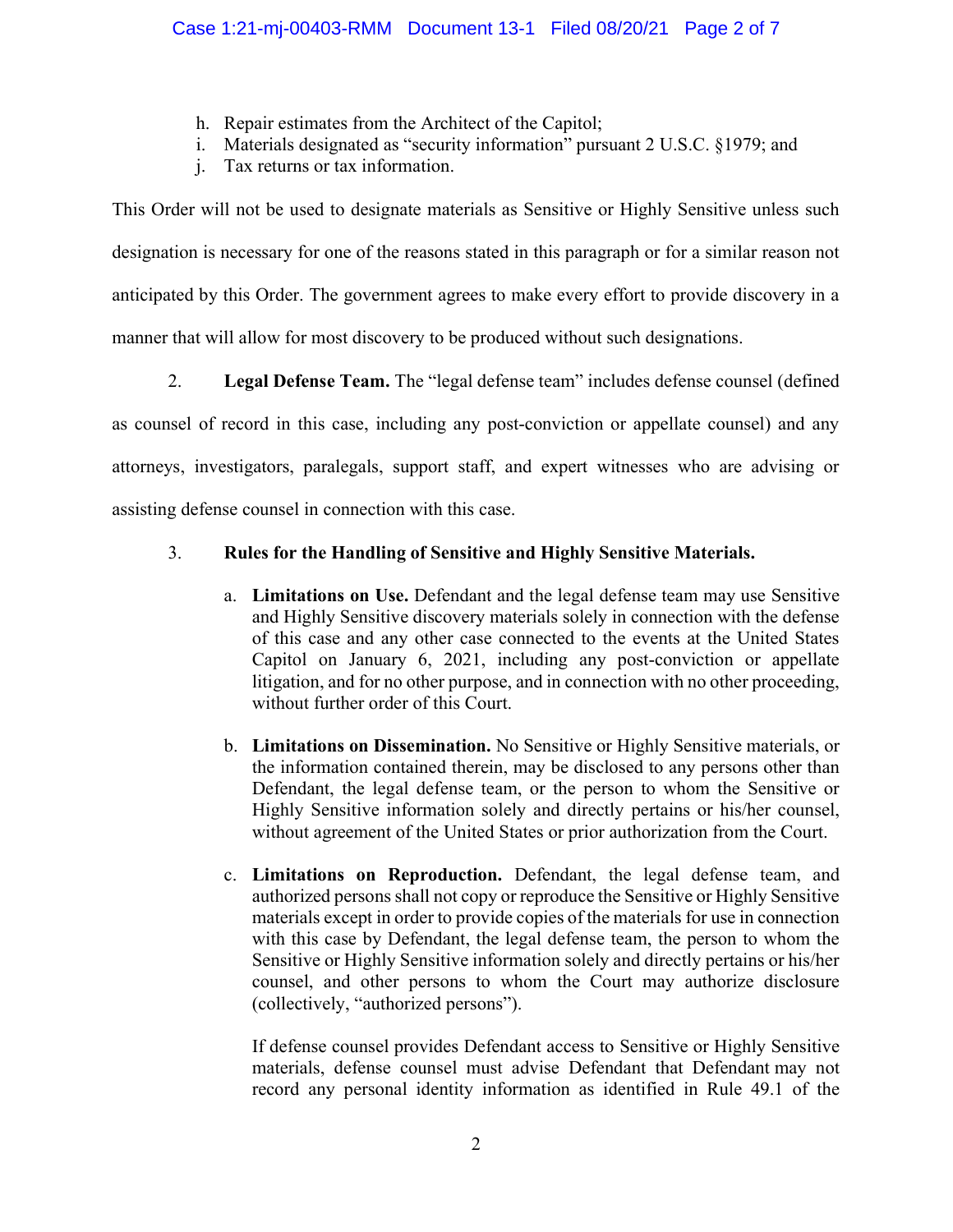Federal Rules of Criminal Procedure or any telephone numbers, email addresses, driver's license numbers, and similar unique identifying information. By signing the attached affirmation, Defendant agrees not to do so.

Copies and reproductions, and any notes or records made in relation to the contents of the Sensitive and Highly Sensitive materials, are to be treated in the same manner as the original materials.

- d. Court Filings. Absent prior agreement by the parties or permission from the Court, no party shall disclose materials designated as Sensitive or Highly Sensitive in any public filing with the Court. Such materials shall be submitted under seal. The Clerk shall accept for filing under seal any filings so marked by the parties pursuant to this Order.
- e. Court Hearings. The restrictions in this Order shall not limit either party in the use of the materials in judicial proceedings in this case. The procedures for use of designated Sensitive and Highly Sensitive materials during any hearing or the trial of this matter shall be determined by the parties and the Court in advance of the hearing or trial. No party shall disclose materials designated Sensitive or Highly Sensitive in open court without agreement by the parties that such materials may be disclosed in open court or prior consideration by the Court.

# 4. Additional Rules for Handling of Sensitive Materials. The following additional

terms apply to Sensitive materials:

a. Storage. Sensitive materials must be maintained in the custody and control of Defendant, the legal defense team, and authorized persons. This restriction shall not apply to the person to whom the Sensitive information solely and directly pertains or his/her attorney.

# 5. Additional Rules for Handling of Highly Sensitive Materials. The following

additional rules apply to Highly Sensitive materials:

a. Additional Limitations on Dissemination. Defense counsel may not provide a copy of Highly Sensitive materials to Defendant or permit Defendant to view such materials unsupervised by defense counsel or an attorney, investigator, paralegal, or support staff person employed by defense counsel. The parties agree that defense counsel or an attorney, investigator, paralegal, or support staff person employed by defense counsel, may supervise Defendant by allowing access to Highly Sensitive materials through a cloud-based delivery system that permits Defendant to view the materials but does not permit Defendant the ability to download; provided that, prior to doing so, defense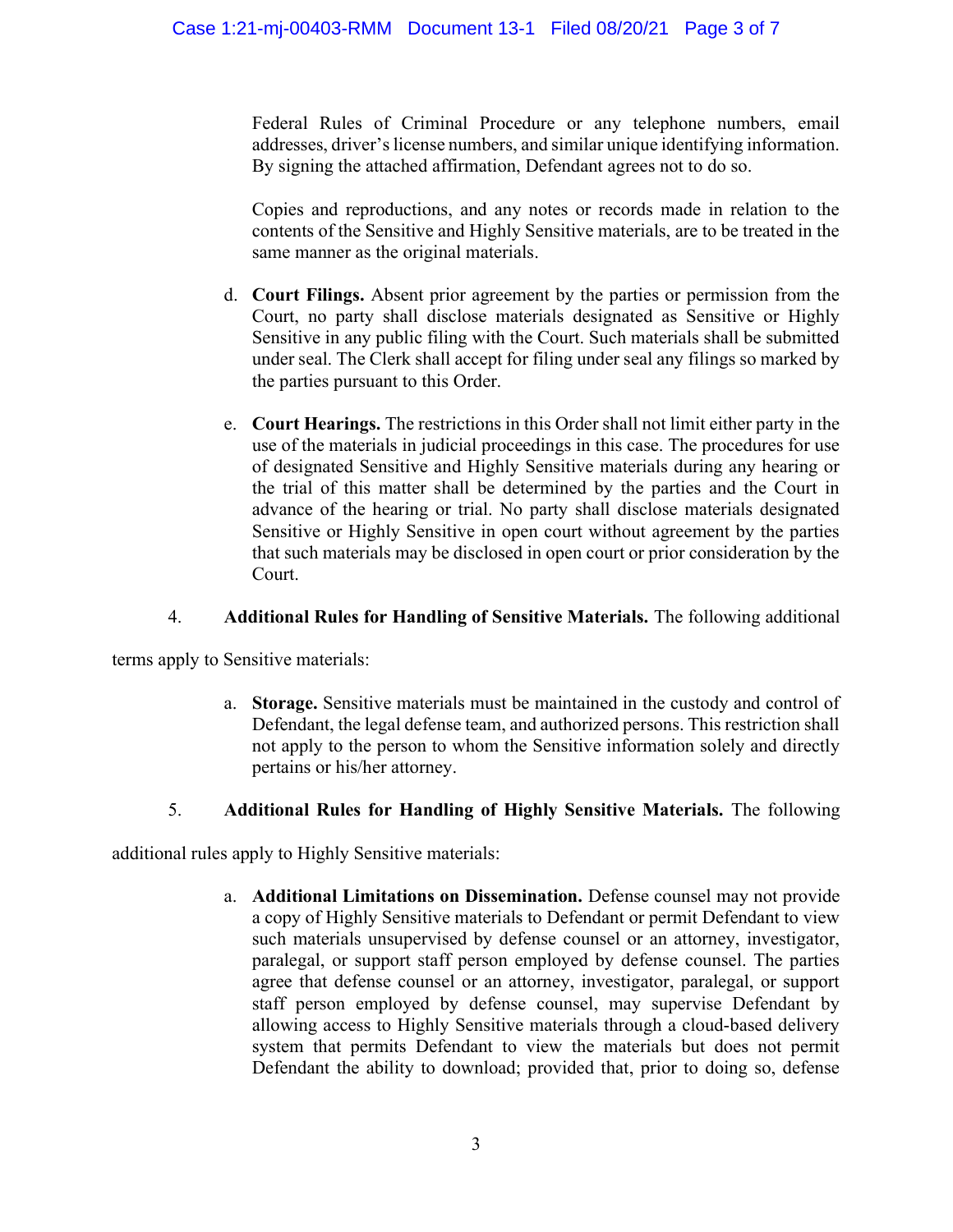counsel first provides notice to the United States and allow the United States to file an objection with the Court if no agreement is reached.

- b. Additional Limitations on Reproduction. Prior to showing materials to Defendant designated as Highly Sensitive, counsel or an attorney, investigator, paralegal, or support staff person employed by defense counsel will read Defendant the relevant parts of this Order, and remind Defendant of the consequences of violating the Order. If Defendant takes notes regarding Highly Sensitive materials, counsel or an attorney, investigator, paralegal, or support staff person employed by defense counsel must take reasonable steps to determine whether Defendant has copied any personal identity information as identified in Rule 49.1 of the Federal Rules of Criminal Procedure or any telephone numbers, email addresses, driver's license numbers, and similar unique identifying information.
- c. Storage. Highly Sensitive materials must be maintained in the custody and control of the legal defense team and authorized persons. This restriction shall not apply to the person to whom the Highly Sensitive information solely and directly pertains or his/her attorney.

## 6. Viewing by Incarcerated Defendants. If Defendant is in the custody of the United

States Marshals Service, defense counsel is authorized to provide a copy of discovery materials to the appropriate point of contact so that the defendant can view the discovery materials, subject to the terms of this Order.

7. Disputes. The parties shall make a good faith effort to resolve any dispute about a sensitivity designation before requesting the Court's intervention. The United States may agree to remove or reduce a sensitivity designation without further order of this Court. Whenever the redaction of specified information will resolve the basis for which a sensitivity designation was applied, the United States will agree to redaction, and such redaction will render the materials no longer subject to this Order. Any agreement to reduce or remove a sensitivity designation or to redact specific information shall be memorialized in writing.

8. Modification Permitted. Nothing in this Order shall prevent any party from seeking modification of this Order nor prevent the defense from contesting a sensitivity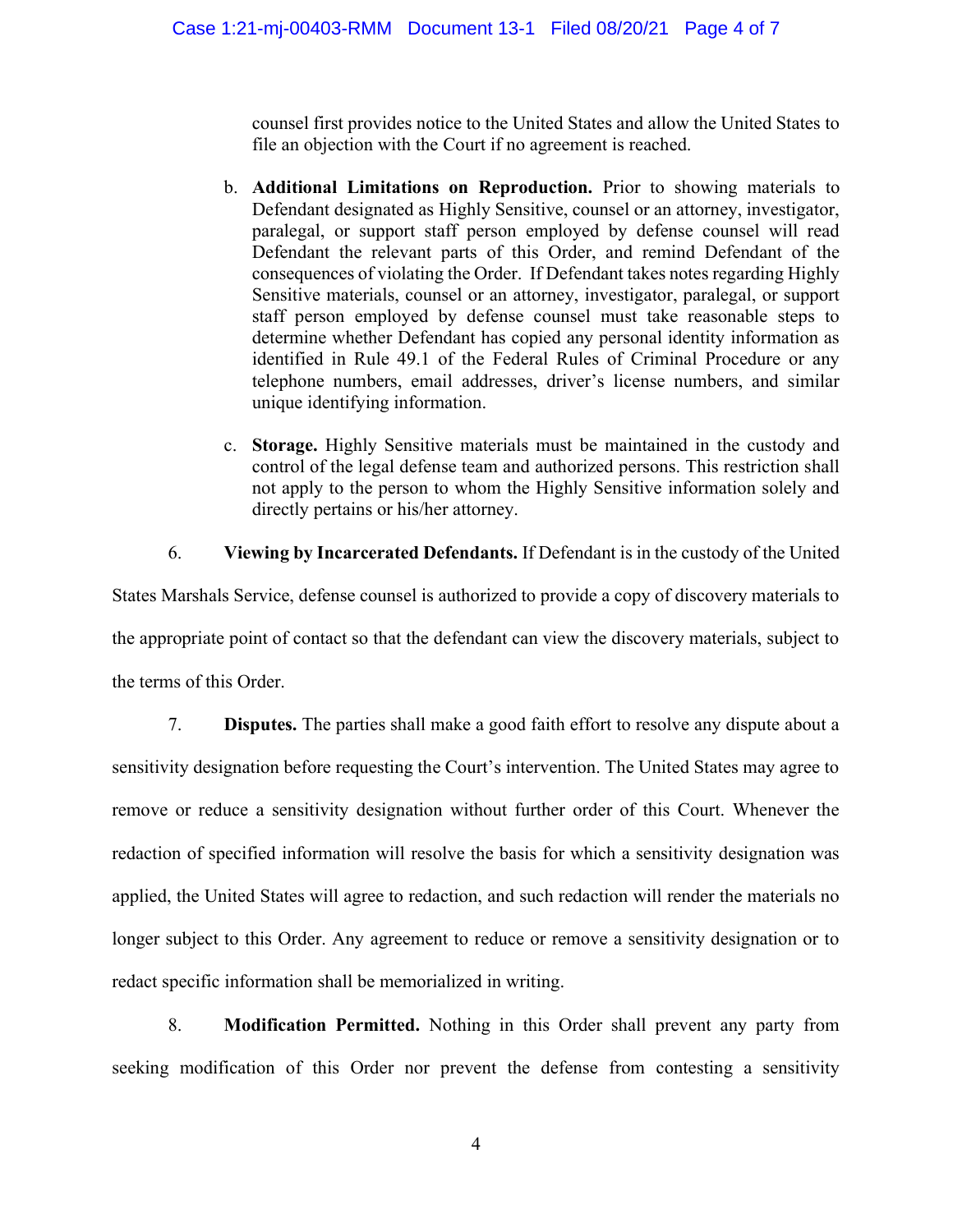### Case 1:21-mj-00403-RMM Document 13-1 Filed 08/20/21 Page 5 of 7

designation. The parties agree that the burden of demonstrating the need for a protective order remains with the government at all times.

9. Failure not Waiver. The failure by the United States to designate any materials as Sensitive or Highly Sensitive upon disclosure shall not constitute a waiver of the United States' ability to later designate the materials as Sensitive or Highly Sensitive but the government must separately identify and memorialize the changed status of those materials in writing.

10. Automatic Exclusions from this Order. This Order does not apply to materials that:

- a. Are, or later become, part of the public court record, including materials that have been received in evidence in this or other public trials or hearings;
- b. Were derived directly from Defendant or that pertain solely to Defendant. Examples of such materials include Defendant's own financial records, telephone records, digital device downloads, social media records, electronic communications, arrest records, and statements to law enforcement; $<sup>2</sup>$  and</sup>
- c. Materials that the defense obtains by means other than discovery.

11. Government's Discovery Obligations. Nothing in this Order modifies the United States' obligations at any stage of discovery in this case pursuant to Federal Rules of Criminal Procedure 16 and 26.2, Local Criminal Rule 5.1, 18 U.S.C. § 3500 (the Jencks Act), and the government's general obligation to produce exculpatory and impeachment information in criminal cases.

12. Defense Counsel's Obligations. Defense counsel must provide a copy of this Order to, and review the terms of this Order with, members of the legal defense team, Defendant, and any other person, before providing them access to Sensitive or Highly Sensitive materials.

 $2$  Discoverable materials that were derived directly from Defendant or that pertain solely to Defendant are exempt from this Order regardless of whether the United States has designated any such materials as "Sensitive" or "Highly Sensitive" because the same materials are being provided or made available to co-defendants or other persons charged in connection with the events at the United States Capitol on January 6, 2021.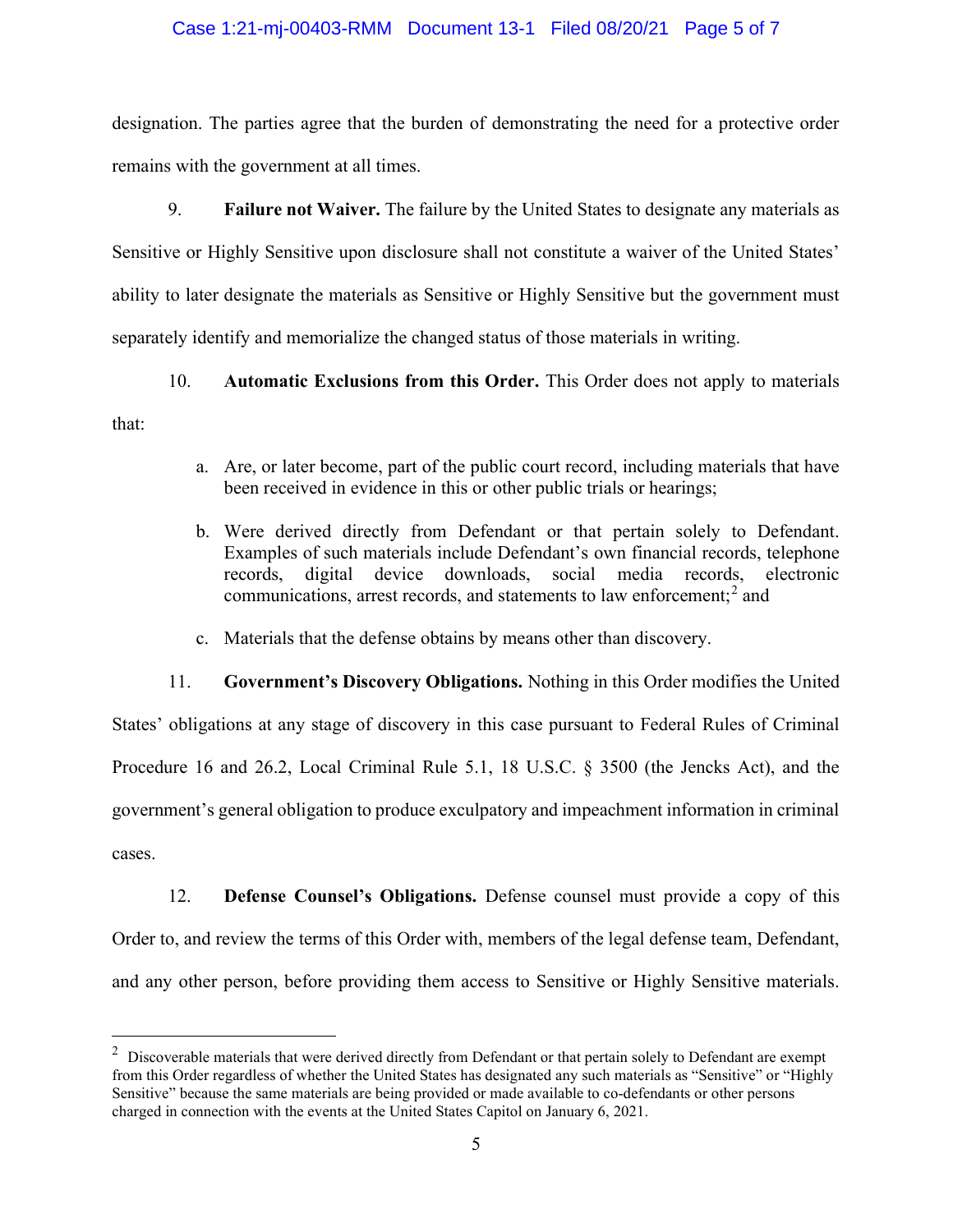### Case 1:21-mj-00403-RMM Document 13-1 Filed 08/20/21 Page 6 of 7

Defense counsel must obtain a fully executed copy of Attachment A before providing Defendant access to Sensitive or Highly Sensitive materials, and must file a copy with the Court within one week of execution.

13. No Ruling on Discoverability or Admissibility. This Order does not constitute a ruling on the question of whether any particular material is properly discoverable or admissible and does not constitute any ruling on any potential objection to the discoverability or admissibility of any material.

14. Duration. The terms of this Order shall remain in effect after the conclusion of this case and the parties shall be bound by it unless otherwise ordered by the Court.

SO ORDERED this day of 3021.

HONORABLE ROBIN M. MERIWEATHER United States Magistrate Judge